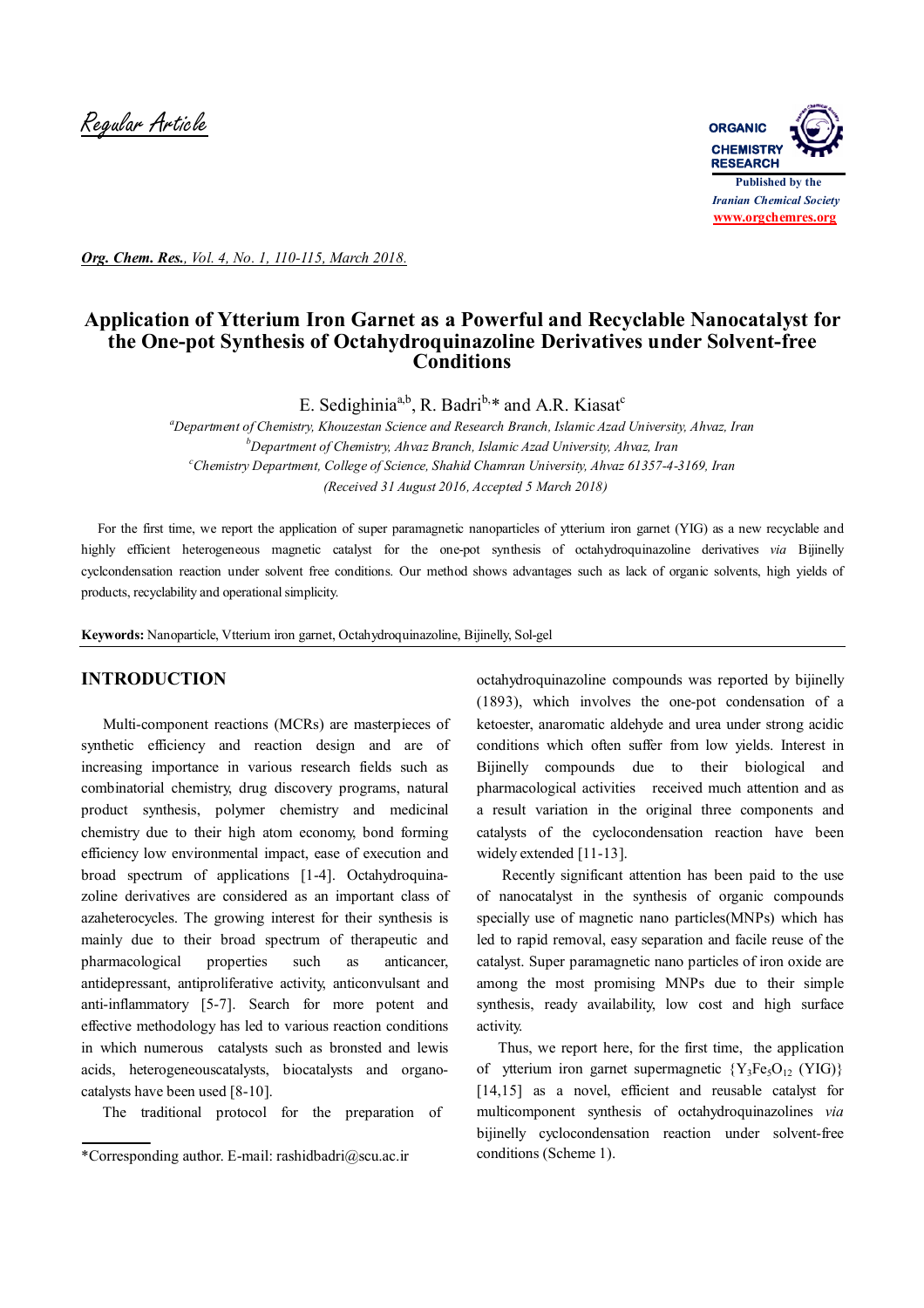Sedighinia *et al*./**Org. Chem. Res.**, Vol. 4, No. 1, 110-115, March 2018.



*Scheme 1.* One-pot preparation of Octahydroquinazoline derivatives

#### **EXPERIMENTAL**

#### **General**

 All commercially available chemicals were purchased from Fluka and Merck companies and used without further purification. Ytterium iron garnet was prepared according to literature [14,15] with miner modification. IR spectra were recorded on a PEPKIN ELMER LXI85256 and Far-FTIR spectrophotometer.  ${}^{1}H$  and  ${}^{13}C$  NMR spectra were recorded in DMSO-d6 on a Bruker Advanced DPX 400 MHz spectrometer using TMS as internal standard. Reaction monitoring was accomplished by TLC on silica gel polygram SILG/UV 254 plates. The prepared Garnet was identified with several analysis and compared with those reported. These SEM analyses were carried out using a LEO 1455VP Scanning Electron Microscope, operating at 1-30 KV, transmission electron microscopy (TEM) and thermogravimetric analysis (TGA).

#### **Preparation of Nano Garnet**

Compounds of composition  $Y_3Fe<sub>5</sub>O<sub>12</sub>$  were prepared according to literature [14,15] by a sol-gel method. Weighed amounts of  $Y(NO<sub>3</sub>)<sub>3</sub>·6H<sub>2</sub>O$  (1.557 g) and  $Fe(NO<sub>3</sub>)<sub>3</sub>·9H<sub>2</sub>O$ (2.737 g) were first dissolved in Deionized water and the mixture was stirred at room temperature. To this solution, Citric acid (6.833 g) was added and the mixture was refluxed at 80 °C for 60 min to allow gel formation and then dried at 115 °C for 24 h. The dried powder was ground and annealed at temperature 1000 °C for 4 h. The composition of sample was identified by X-Ray diffraction with CuK radiation (Fig. 1).

## **Typical Procedure for the Preparation of 4- Sihydropyrimidin-2(1H)-ones**

 A mixture of dimedon (2 mmol), urea/thiourea (3 mmol), aromatic aldehyde (1 mmol), and  $Y_3Fe_5O_{12}$  (0.005 g) was heated at 80 °C. Completion of the reaction was indicated by TLC [TLC acetone/n-hexane (1:3)]. After completion of the reaction the catalyst was easily removed from the product by use of an external magnet. The removed catalyst was washed with ethanol to remove residual product and dried under vacuum. Product was isolated from reaction medium by decantation without using organic solvents (Fig. 2). The crude product was purified by recrystallization in ethanol to afford the pure product.

### **RESULTS AND DISCUSSION**

 $Y_3Fe<sub>5</sub>O<sub>12</sub>$  (YIG) is an example of ferrimagnetic ceramic which is used in passive microwave devices. It belongs to a group of magnetic oxides characterized by specific magnetic and magneto-optical properties. It contains  $Fe<sup>3+</sup>$ and  $Y^{3+}$  ions which are distributed between different sites of the compound [16]. The nano (YIG) was prepared according to the reported procedure [17] with minor modification. The surface-to-volume ratios of nanoparticles are very large and crucial in their catalytic effect in organic synthesis, therefore increasing proportion of this ratio with decreasing particle size makes the nanoparticles highly reactive catalyst. Because of small size of the prepared nano YIG (about 40-50 nm, see the supporting materials) and therefore its high surface area and expectation for the exposed active sites and contact areas with reactants and also regular distribution of  $Fe^{3+}$  and  $Y^{3+}$  on its surface, we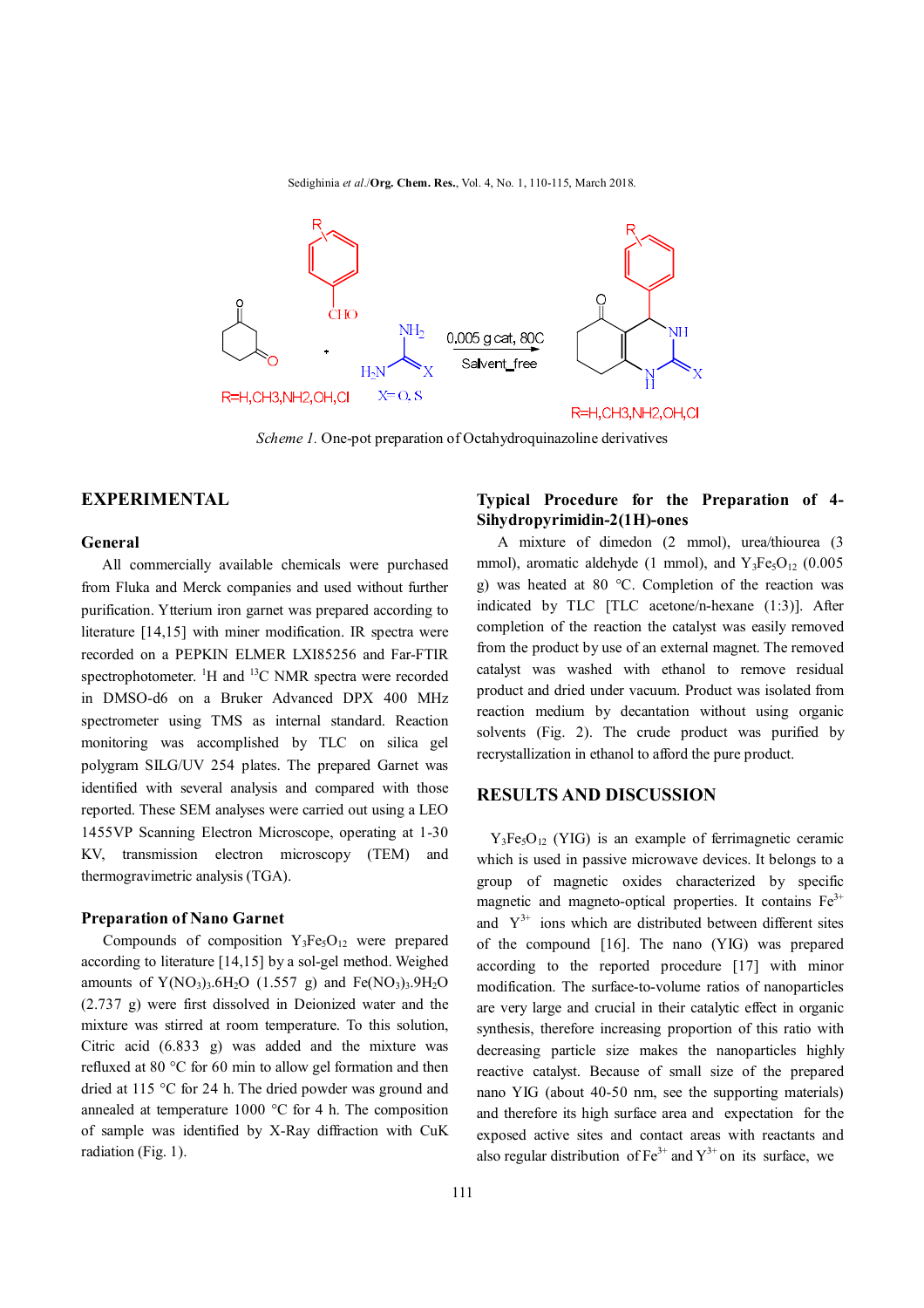Application of Ytterium Iron Garnet/**Org. Chem. Res.**, Vol. 4, No. 1, 110-115, March 2018.



**Fig. 1.** Yttrium iron garnets  $Y_3Fe<sub>5</sub>O<sub>12</sub>$ .



**Fig. 2.** Product isolation without using organic solvents.

decided to examine its catalytic activity in a few multicomponent reactions.

 We investigated the use of YIG as a catalyst for the synthesis of polyhdroquinolines, pyranopyrazoles, 2-amino-4H-chromenes and octahydroquinazoline derivatives under different reaction conditions with and without a solvent and found out that YIG is the most promising and potent catalyst

for the one-pot synthesis of octahydroquinazolines in good to high yields in solid state or solvent-free conditions. Thus, the three-component cyclocondensation reaction was conducted via reaction of different aromatic aldehydes bearing electron releasing or electron withdrawing substituents, a diketone and urea in the presence of catalytic amount of YIG under solvent-free conditions (Scheme 1).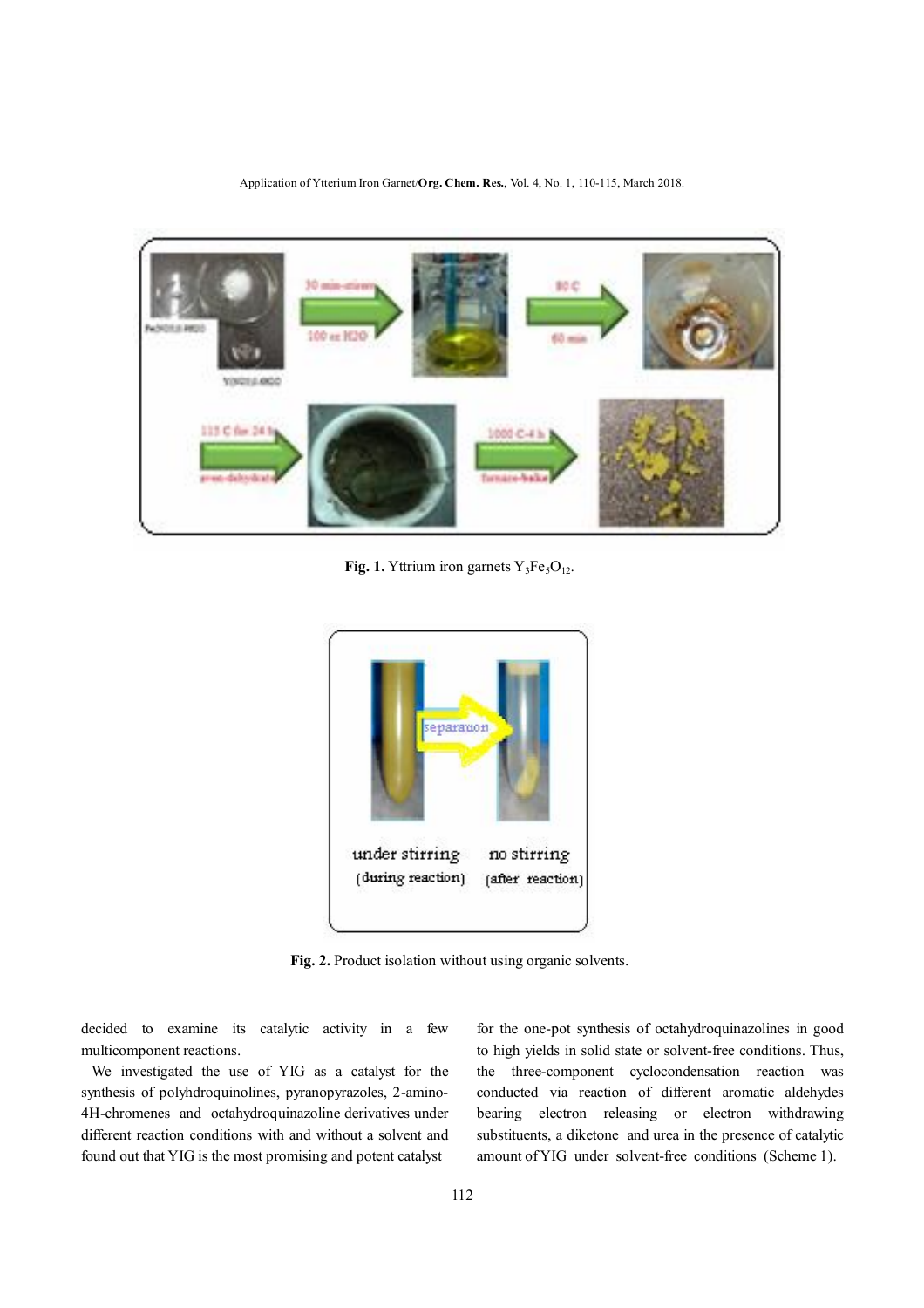| Entry            | Aldehyds                      | $Urea/$  | $\bf Product$                           | Time   | $\rm R\%$ | Entry  | Aldehyds               | $Urea/$                       | Product                         | Time       | $\rm R\%$ |
|------------------|-------------------------------|----------|-----------------------------------------|--------|-----------|--------|------------------------|-------------------------------|---------------------------------|------------|-----------|
|                  |                               | thiourea |                                         | (min)  |           |        |                        | thiourea                      |                                 | (min)      |           |
| $\mathbf{1}$     | CHO                           | Urea     | $= 0$<br>HN<br>ŃH<br>β                  | 15     | 94        | $11\,$ | CHO                    | thiourea                      | s<br>H <sub>N</sub><br>ŃH<br>ά  | 15         | 94        |
| $\sqrt{2}$       | CHO<br>NO <sub>2</sub>        | Urea     | NO <sub>2</sub>                         | 15     | 90        | 12     | CHO<br>NO <sub>2</sub> | thiourea                      | NO <sub>2</sub>                 | 15         | 90        |
| $\overline{3}$   | CHO<br>ÖΗ                     | Urea     | ŌF<br>HN<br>NΗ                          | 15     | 89        | 31     | CHO<br>ÔH              | thiourea                      | ОH<br>HN<br>NH<br>₫             | 15         | 89        |
| $\overline{4}$   | CHO<br>Cl                     | urea     | <b>HN</b><br>NН                         | 15     | 91        | 14     | <b>CHO</b><br>Ċl       | thiourea                      | $\alpha$<br>HN<br>ΝH            | 15         | 91        |
| $\sqrt{5}$       | <b>CHO</b><br>CH <sub>3</sub> | urea     | CH <sub>2</sub><br>H <sub>N</sub><br>NH | 15     | $88\,$    | 15     | CHO<br>CH <sub>3</sub> | thiourea                      | CH <sub>3</sub><br>$H\!N$<br>ΝH | 15         | 88        |
| 6                | CHO<br>CH <sub>3</sub>        | urea     | 0<br>H <sub>N</sub><br>ó<br>Ӊc          | $20\,$ | $80\,$    | 61     | CHO<br>CH <sub>3</sub> | thiourea                      | H <sub>N</sub><br>$_{\rm H_3C}$ | $20\,$     | 84        |
| $\boldsymbol{7}$ | CHO<br>CH3                    | urea     | HN<br>-ŃH                               |        |           |        | $\mathrm{CHO}$         | thiourea $\rm \searrow T_{3}$ | CH <sub>3</sub><br>HN<br>-ŃH    | $15 \t 90$ |           |

**Table 1.** The One-pot Three-component Condensation Reaction of Aromatic Aldehydes (1 mmol), Dimedon (2 mmol) and Urea /Thiourea (3 mmol) Promoted by Nano Garnet (0.005 g) under Solvent-free Conditions at 80 °C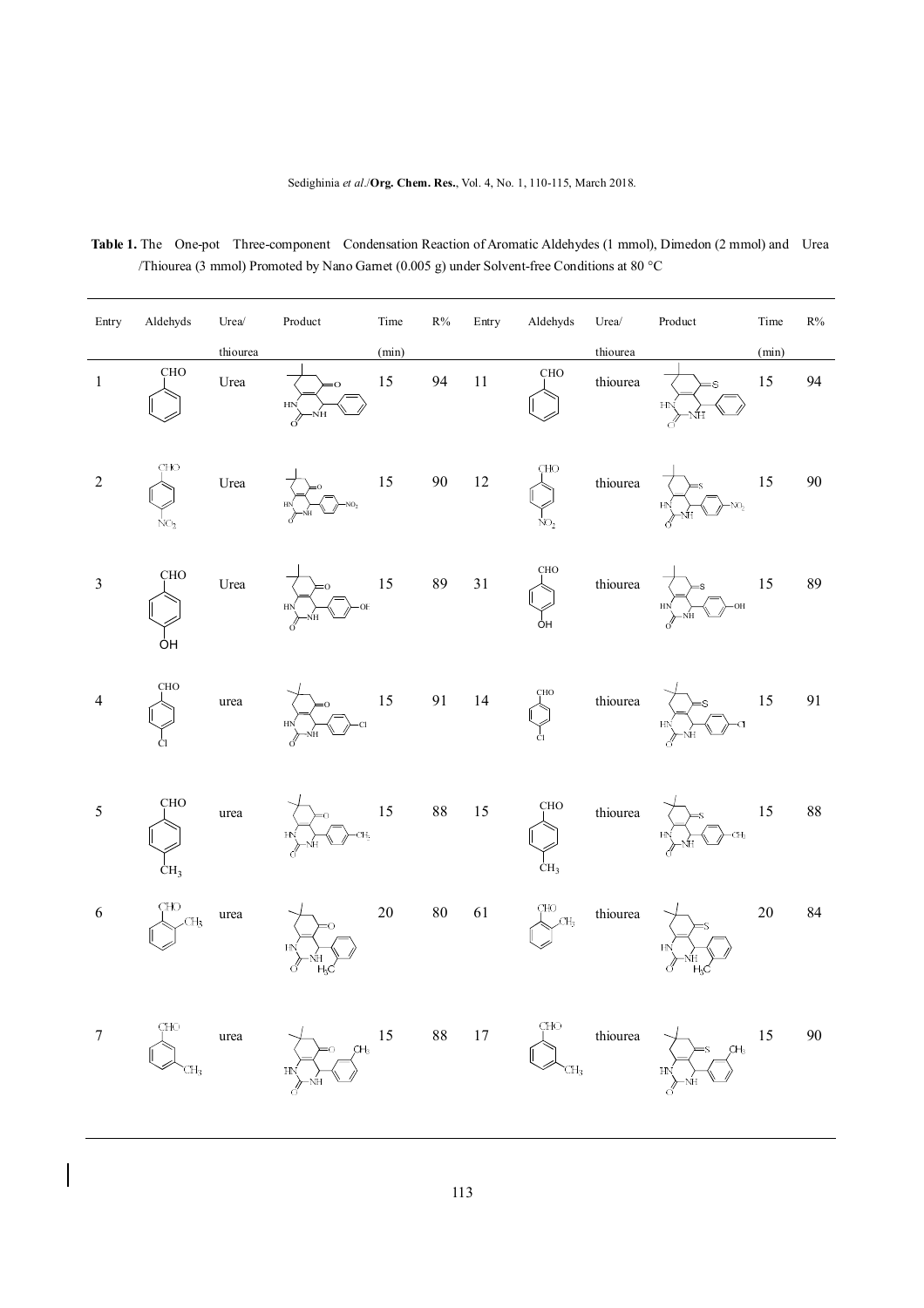**Table 1.** Continued





**Fig. 3.** Reusability of YIG in synthesis of octahydroquinazoline derivatives under solvent free conditions.

The results are summarized in Table 1.

All products were identified by comparison of their melting points, FT-IR,  ${}^{1}$ H NMR and  ${}^{13}$ C NMR with the data reported for the same compounds in literature. The solid catalyst could be recovered and reused conveniently for several times with satisfactory yields. Thus, to investigate the retention of the activity of the catalyst, the catalyst was reused seven times in the one-pot multi-component synthesis of octahydroquinazoline derivatives after the completion of each reaction (Fig. 3). The catalyst could be easily recovered by magnetic separation and washed with

ethanol, dried and reused. Reusability Of YIG in synthesis of octahydroquinazoline derivatives under solvent free conditions.

# **CONCLUSIONS**

 We have developed a simple, clean, efficient and environmentally friendly approach for the one-pot synthesis of octahydroquinazolin derivatives using superparamagnetic nanoparticle of yttrium iron garnet as a recyclable catalyst under solvent-free conditions. This